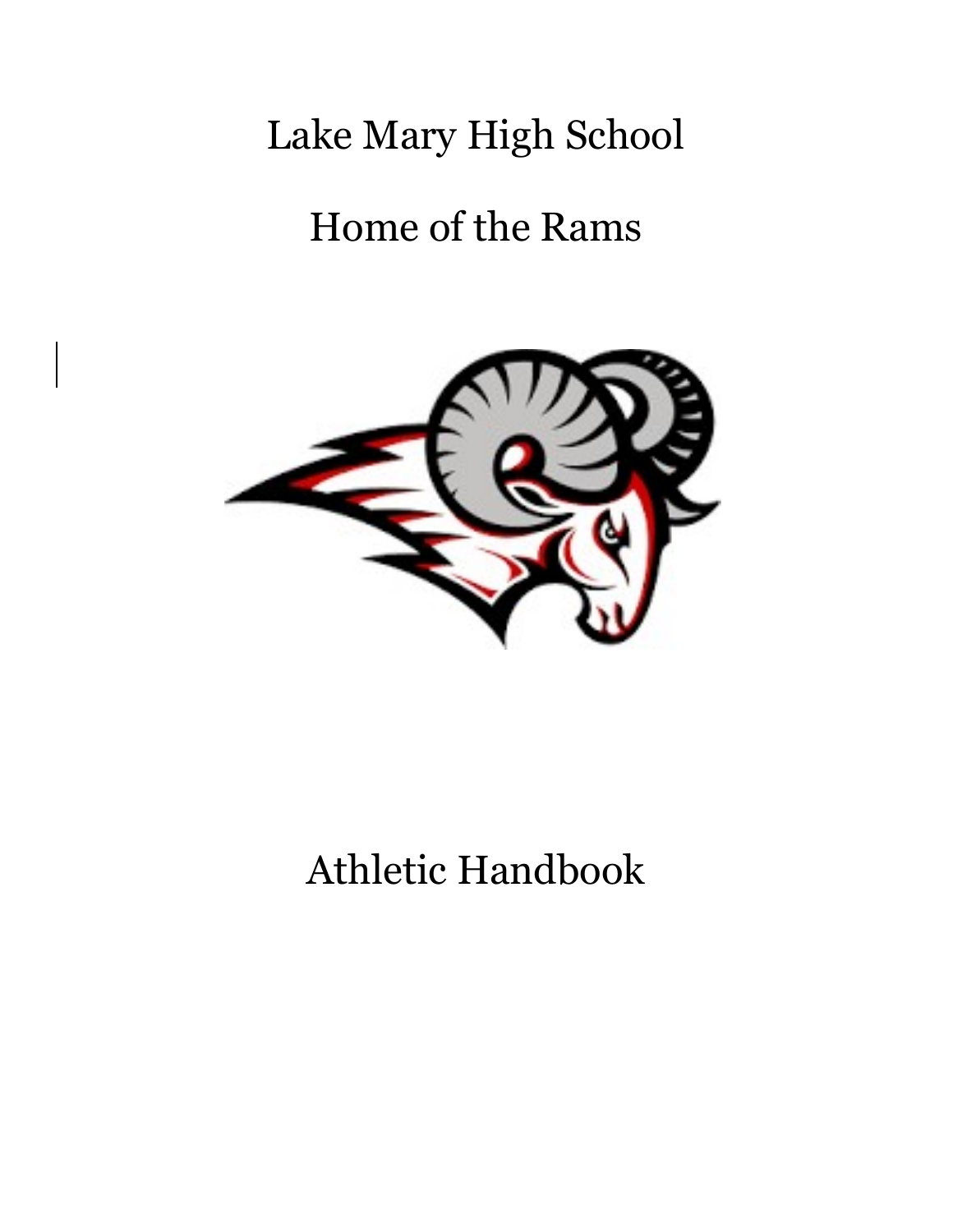#### MISSION STATEMENT

Lake Mary High School students are prepared to enter an ever-changing, complex society equipped with a comprehensive academic foundation, a depth of knowledge, and a respect for self and others as productive citizens of the 21st Century.

#### Vision Statement

Lake Mary High School is committed to the development of the 21st Century student by providing rigorous courses that foster intellectual curiosity. Students will build expertise through integrated technology within a blended curriculum in which they will utilize creative and critical thinking skills. Students will be provided with opportunities to engage in diverse content areas that encourage entrepreneurship and leadership.

Lake Mary High School is committed to the students' personal development by utilizing curriculum that will focus on individual character and needs. Each course will provide strategies for students to learn the importance of collaboration and learning. Students will have the opportunity to explore future career interests through a diverse selection of electives that are relevant and valuable for an ever-changing society. Individuals will demonstrate personal integrity, the highest standards of behavior, and initiative in their education.

#### SPORTSMANSHIP – Rams Lead the Way

The Lake Mary High School athletic program has left its positive imprint on the community for thirty-nine years. Interscholastic athletics are an integral part of our school's total curriculum and, as such, coaches and sponsors who are first and foremost teachers, are expected to model good sportsmanship. In addition coaches will promote self-discipline, poise and compliance with the "Rules of the Game." Coaches and student-athletes are expected to exhibit behaviors that are exemplary and exceptional at all times. We must always remember that we represent more than ourselves. We represent our school and our community. Coaches in all sports are expected to make a continuing effort to place emphasis on the ideals of good sportsmanship and to integrate those values into their sports programs and their athletes.

Lake Mary is a member of the Seminole Athletic Conference. Our athletic teams have distinguished themselves in Conference, District, Region and State level competitions.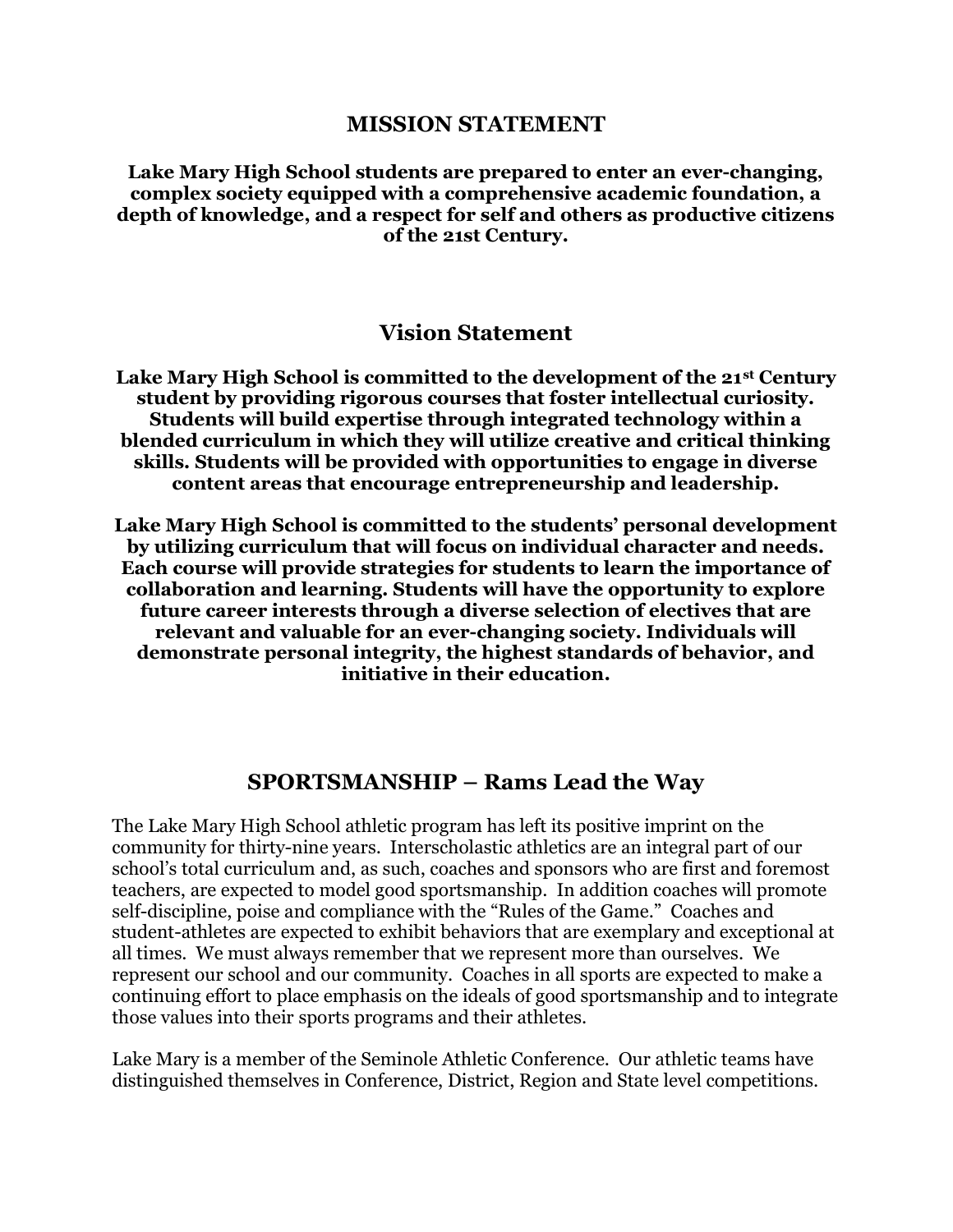## ATHLETIC ELIGIBILITY

The Lake Mary Athletic Department is a member in good standing of the Florida High School Athletic Association and fully complies with all of its regulations. Visit the web site www.FHSAA.org for more information.

Before a student may condition, attend workout, tryout or compete with a team, they must have an ANNUAL physical (one every 365 calendar days). This must be done on the SCPS Sports Screening Form. After completion by parent and physician, the student will sign into www.athleticclearance.com to create an account and begin the clearance process.

The School Board requires each participant in interscholastic athletics to be covered by accident insurance. You may use your own insurance coverage, but we suggest that you check with your agent or employer to determine if your insurance policy covers accidents resulting from the specific sport(s) in which your student will be participating.

A separate, 24-hour coverage insurance plan for participants is available through School Insurance of Florida for those who do not have insurance, and for those who wish to supplement their own insurance. The twenty-four hour coverage does not include participation in tackle football. A special additional policy for football coverage is available upon request from the Athletic Office or online at www.schoolinsuranceofFlorida.com

The first time a student participates in athletics at this school, he/she must submit an ORIGINAL birth certificate or passport issued by the United States (FHSAA By-Law 9.6) so a copy can be made. The original birth certificate/passport will NOT be retained by school personnel. If the birth certificate is not US issued then a "Certificate of Citizenship" or a green card may be used. Submission of a birth certificate or alternate need not be repeated from year to year.

#### TEAM RESPONSIBILITIES

Lake Mary student-athletes are expected to conduct themselves in a manner which will bring only pride and respect to their team, school, parents, and community.

The Athletic Department requires each coach to inform each student-athlete with conduct/behavioral expectations and requirements for lettering in their respective sport. The team expectations will include but will not be limited to attendance, practice performance, school behavior, coach-ability, training rules, team responsibilities, transportation regulations, care and return of school issued athletic equipment, possible resulting disciplinary actions for infractions and the school's policy on alcohol/chemical abuse. All of these must be followed to the satisfaction of the head coach through the conclusion of their sport season, including all games and awards presentations.

Student athletes, who fail to complete their commitment with any athletic team in any given season, are not permitted to try out or participate for any other athletic team until the completion of the state competition season of the original team. If any athlete were subject to any suspension or disciplinary action during one season the completion of that action may and will continue in any subsequent season in which the athlete may participate.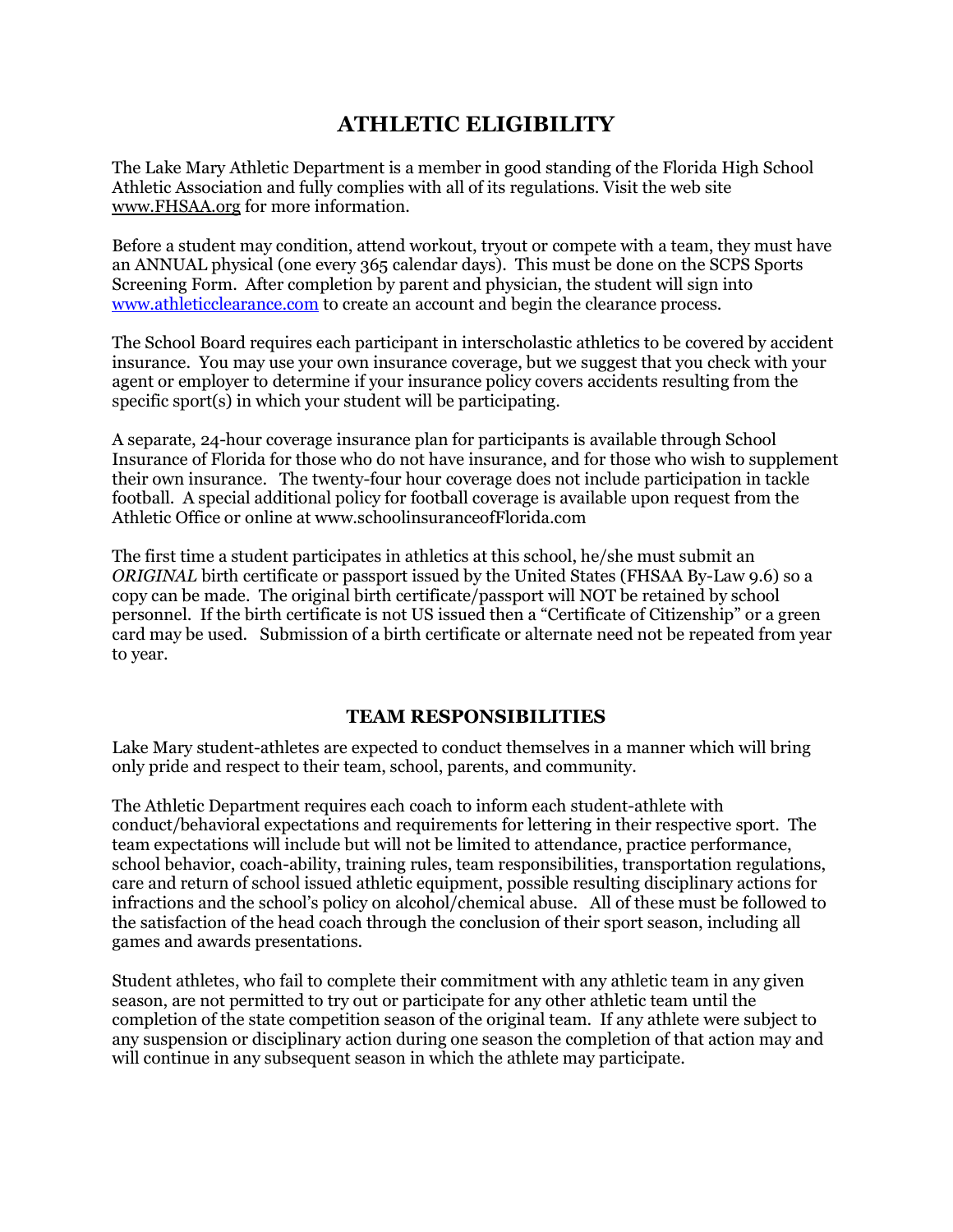#### QUIT RULE AND PRACTICE POLICY

It is the philosophy of the Lake Mary High School Athletic Department that the beginning of a new sports season should not conflict with an in-season coach and/or athlete from bringing a current season to a successful conclusion. Every effort will be made to assure that in-season coaches and athletes will continue to practice and compete in an atmosphere free from the potential distractions presented by the beginning of a new sports season. It is with the interests of all sports that the following policy has been formulated:

- 1. An athlete is expected to practice with his/her team until the conclusion of the final interscholastic competition. An athlete who quits prior to the conclusion of the sports season will not be permitted to practice for another sport until the current sport concludes its season or athlete is released by their former coach.
- 2. In those sports where entire teams qualify for the post-season play (District level and above), an athlete who quits may not begin to practice for another sport until the team is eliminated from further competition.
- 3. In those sports where individuals rather than teams qualify for post-season play, an athlete who quits prior to the conclusion of the season will not be permitted to practice until the conclusion of the regular season schedule.
- 4. When a team has completed its season, as defined above, athletes are to be released to practice for the next sport's season. If an athlete is needed by a coach for practice purposes, and the athlete and the coach both agree, he/she may remain until the athlete's participation is no longer needed.

#### UNDUE INFLUENCE FOR PARTICIPATION

It is the philosophy of the Lake Mary High School Athletic Department that students should enjoy as many sports seasons as they and their parents wish them to participate in, without influence from any coach to specialize in any one sport. Indeed, LMHS coaches are expected to encourage the participation of all athletes in multiple interscholastic sports.

#### Lake Mary High School Athletic Booster Club

Meetings are held monthly on the  $2<sup>nd</sup>$  Tuesday of each month at 6:00 p.m. in the Admin Conference room. Athletic Boosters welcome new members, anyone is welcome to attend. Memberships are available with options ranging from all sports pass to corporate level. More information about the Booster Club please visit www.lakemaryboosters.com .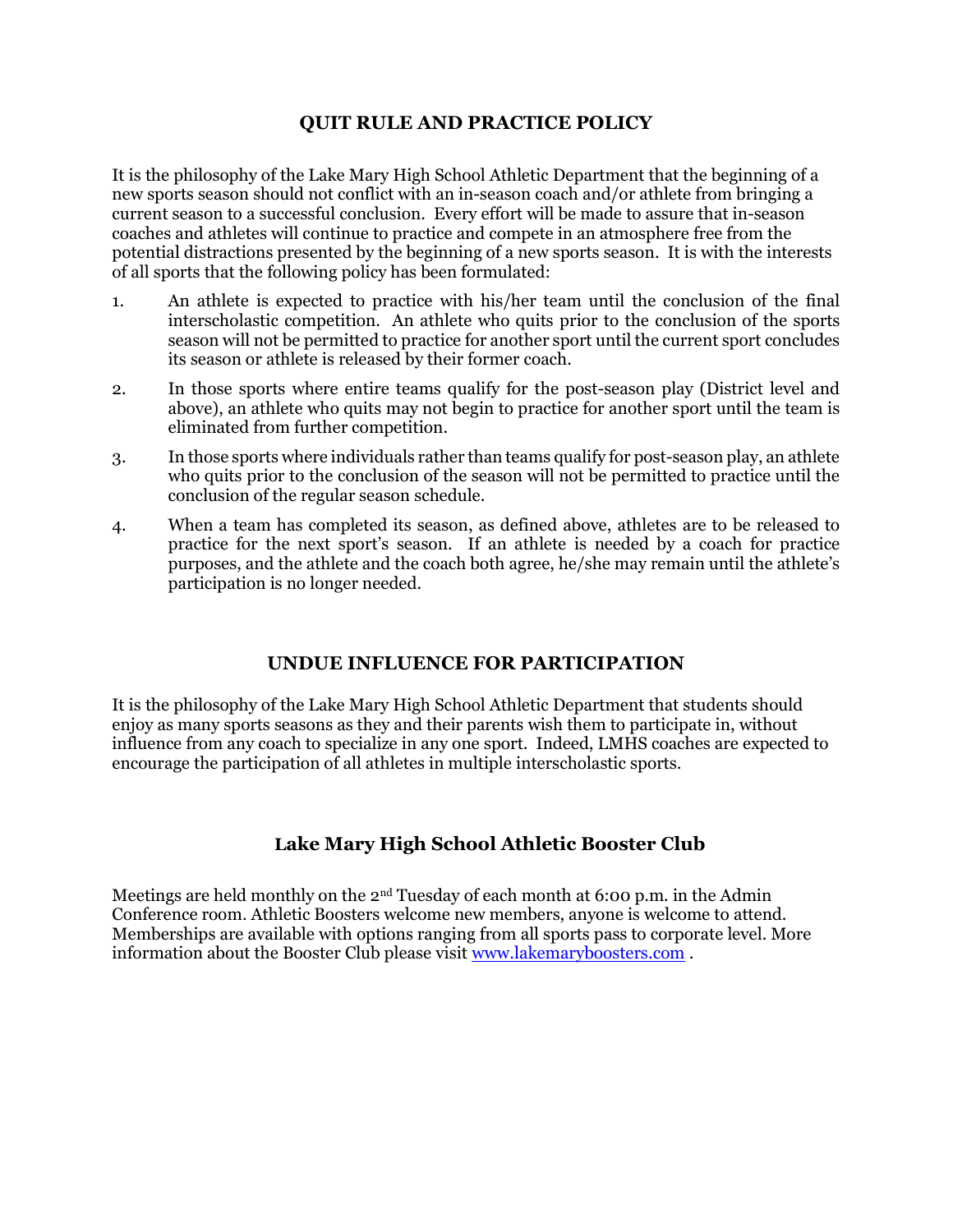#### LAKE Mary HIGH SCHOOL Student-Athlete, Parent Contract

#### OUR MISSION:

It is the mission of the Lake Mary High School Athletic Program to provide a positive, competitive experience for each player. We believe a positive TEAM experience will promote self-confidence and self-esteem beyond the playing field. While winning is priority, winning will not be placed above good sportsmanship (defined as respecting rules, opponents, officials, teammates, coaches or what is best for the TEAM).

As a Lake Mary student-athlete, I accept the terms of this contract and will abide by its enforcement. I also agree to:

- Read and understand the rules and policies set forth in the LMHS Student Athlete Handbook.
- Adhere to all policies and regulations set forth by Lake Mary School, the LMHS Athletic Department, the Seminole County Public School Board, and the Florida High School Athletic Association.
- Complete all eligibility requirements by the dates required (annual sports physical, consent and release form, Concussion Course, Heat Illness Prevention Course, Sudden Cardiac Arrest Course, medical/school/or football insurance, birth certificate and signed Athlete/Parent contract).
- As a student-athlete, you must maintain at least a 2.0 cumulative GPA and abide by the SCPS Citizenship Standards.
- Abide by the school's attendance policy: attend all classes, as well as being on time.
- Attend ALL practices and games. It is the student-athlete's responsibility to contact the head coach immediately if extenuating circumstances prevent attendance.
- Follow the lines of proper communication with your coaches when you have concerns about your role with the team.
- Place your involvement with a LMHS athletic team above all other sports organizations such as AAU, Club, Little League, Babe Ruth, Powder Puff, etc. for the period of time that your particular sport is in season.
- Participate in all team activities, including, but not limited to: games, practices, summer workouts, team meetings and fundraisers.
- Be a positive member of the Lake Mary community. This includes being a leader on and off the field, as well as, in the classroom. Student-athletes must represent LMHS in a positive way, always striving to do their best.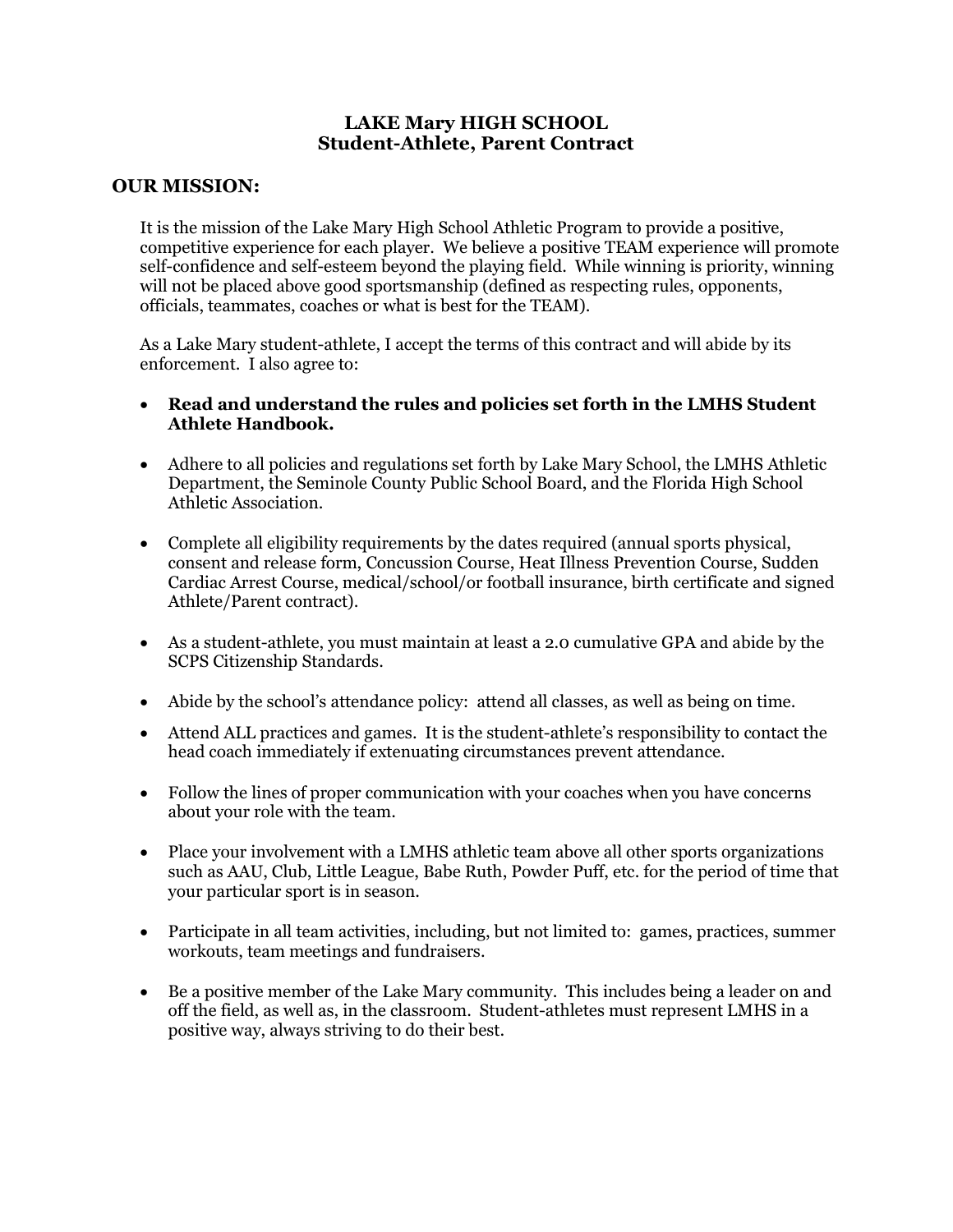### Guidelines for Athletic Departments Social Media and Communication

Athletic participation for Lake Mary High School is a privilege. In representing our school athletically, all athletic personnel and coaches, and all student-athletes, are expected to effectively utilize responsibility with social media, and implement sensible means by which to communicate. In doing so, all above mentioned parties, including any other individuals directly or indirectly associated with the athletic department of LMHS, will be held accountable according to the citizenship standards for participation in school sponsored extra-curricular activities established by the school board of Seminole County Public Schools. The following are guidelines detailing the appropriate and acceptable protocol and procedures.

For Social Networking Sites, Websites, Blogs, Text Messaging, and Emailing, the following are PROHIBITED:

- Posting photos, videos, or commentary that is unsportsmanlike, derogatory, or demeaning toward any other individual or entity. (Not limited to but including, opposing schools and players, teammates, and/or coaches)
- Posts that depict or encourage unacceptable violent or illegal activities, and/or that are sexually explicit in nature
- Disclosing information that is sensitive or personal in nature or that is proprietary to the various Athletic Departments or to Seminole County Public Schools
- Use of inappropriate or offensive language, or language that is violent or derogatory

Further Guidelines in Maintaining Protocol:

- All information relayed should remain informative in nature
- Refrain from engaging in conversations that are personal to you, athletes, coaches, and parents
- Maintain professionalism, appropriateness, and suitability in all your messaging and communication
- Maintain updated security settings, as any communication is public record
- Limit access to your personal information
- Be aware of the potential perception all communication could have on you, your athletes, the Athletic Department and School District, and your community
- All information communicated should reflect the values and ethics associated with representing Seminole County Public Schools and the LMHS Athletic Department.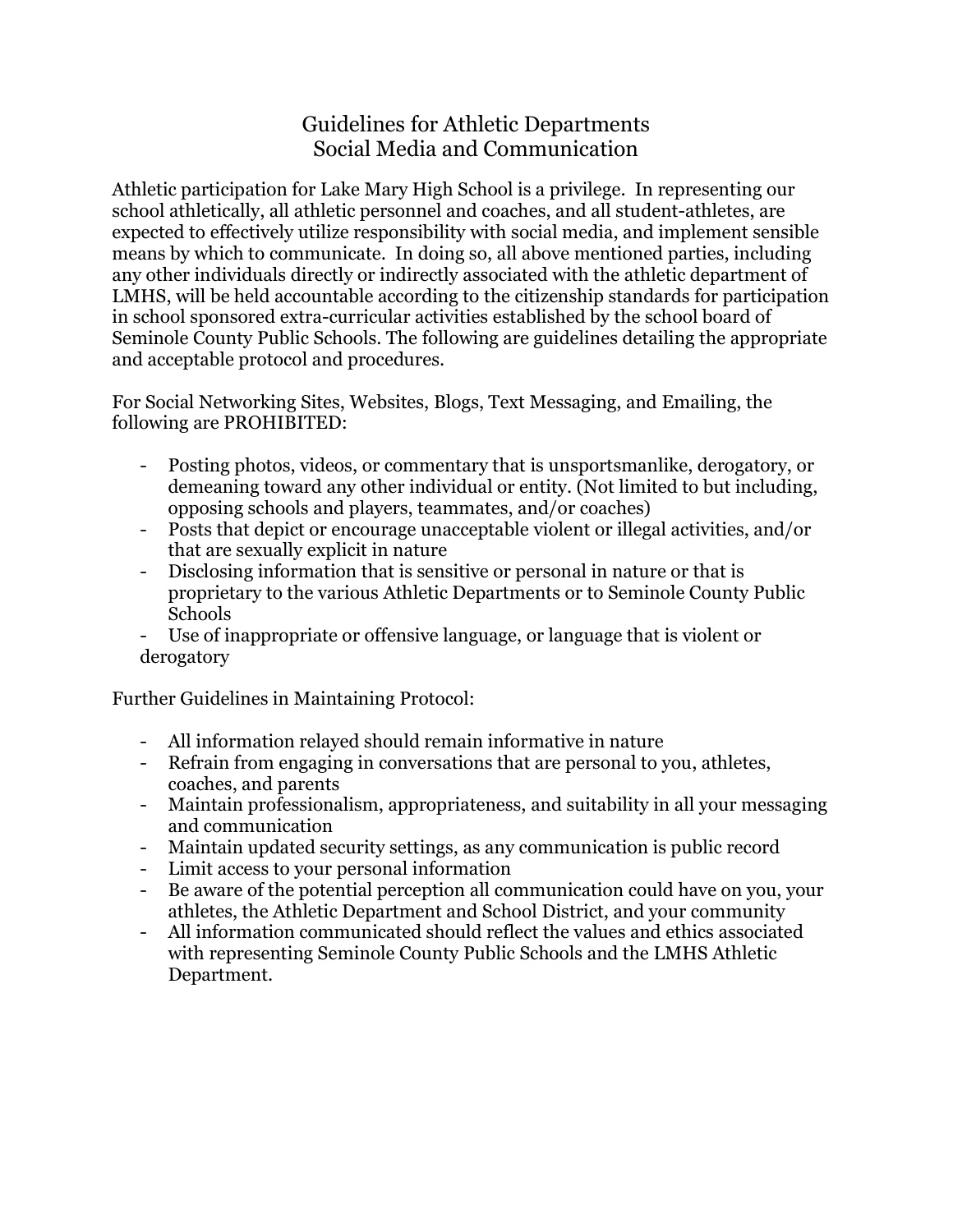# Social Media Helpful Hints for Student-Athletes

1. Be careful with how much and what kind of identifying information you post on social networking sites. It is unwise to make available information such as full date of birth, social security number, address, phone number, cell phone numbers, class schedules, bank account information, or details about your daily routine. All of these can facilitate identity theft or stalking. Remember, once posted the information becomes the property of the website.

2. Be aware that potential current and future employers and college admissions offices often access information you place on online to social networking sites. Realize that any information you post will provide an image of you to prospective employers and/or schools. The posting is considered public information. Protect yourself by maintaining a self-image that you can be proud of, and that reflects positively on you, your family, your school, and your community.

3. Be careful in responding to unsolicited emails asking for passwords or PIN numbers. Reputable businesses and professionals do not ask for this information online.

4. Do not have a false sense of security about your rights to freedom of speech. Understand that freedom of speech is not unlimited. Social networking sites are NOT a place where you can say and do whatever you want without repercussions.

5. Remember, photos uploaded on the social network site's server become the property of the site. You may delete the photo from your profile, but it still stays in their server. Internet search engines like Google or Yahoo may still find that image long after you have deleted it from your profile.

One of the biggest lessons social networking users can learn is that anything you post online enters the public record. High school students, and particularly student-athletes, should carefully consider their profile updates and photos, as they will most likely be examined by future college admission officers, coaches, and employers.

### Ask yourself what "digital footprint" you want to leave.

### THE NATIONAL CODE OF ETHICS FOR HIGH SCHOOL COACHES

"As a professional educator I will:

- Exemplify the highest moral character, behavior and leadership
- Respect the integrity and personality of each individual athlete
- Abide by the Rules of the Game in letter and in spirit
- Respect the integrity and judgment of sports officials
- Demonstrate a continuing interest in the mastery of coaching techniques and principles through professional improvement
- Encourage respect for all athletes and their values
- Display modesty in victory and graciousness in defeat
- Promote ethical relationships among coaches